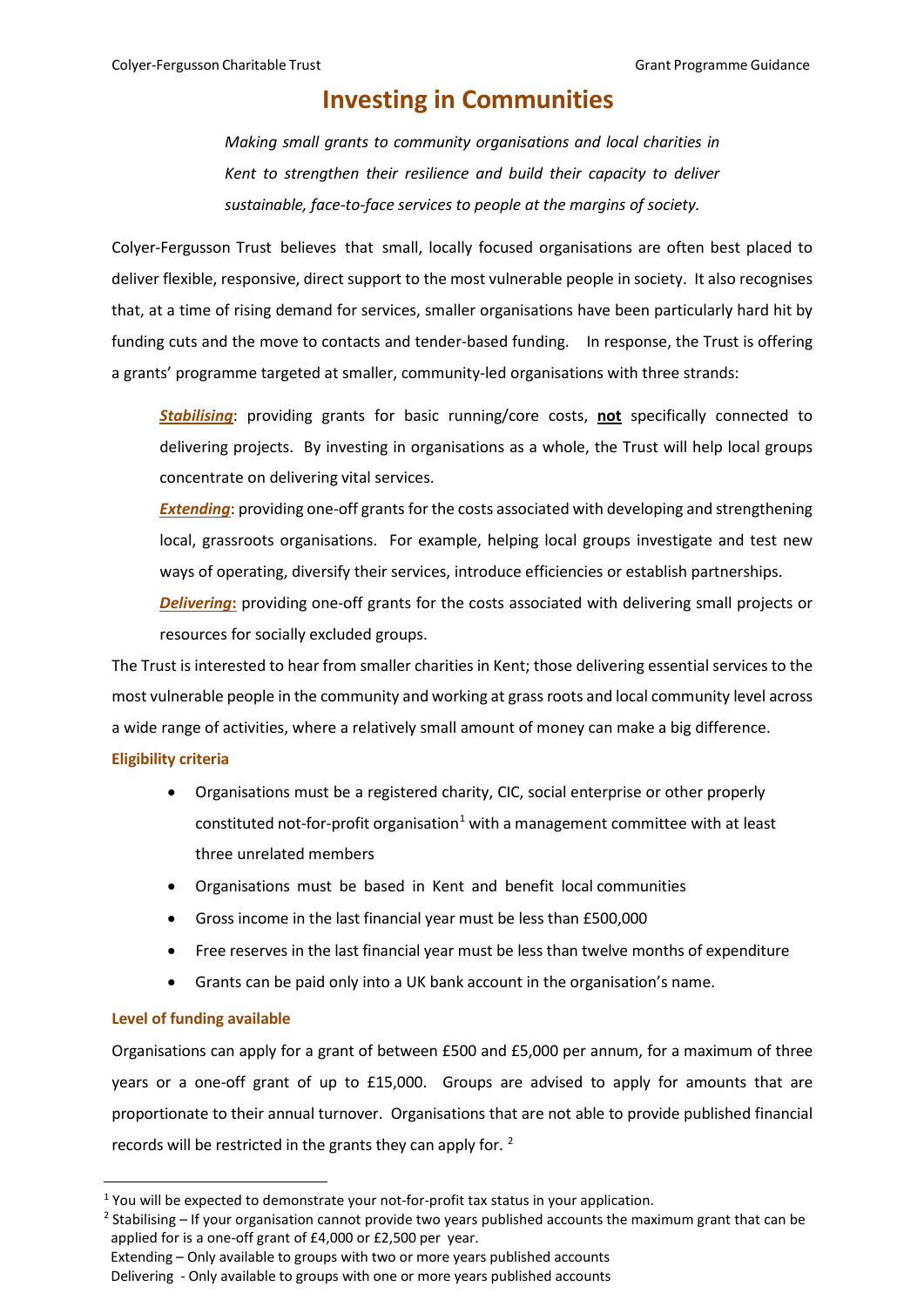# **STABILISING GRANTS**

The Trust aims to help 'stabilise' grassroots groups/community organisations by supporting their **core costs**; giving them the stability to focus on delivering services and building sustainability. Grants of between £500 and £5,000 per annum will be awarded for up to three years. Grants are available for **core costs** including, but not exclusive to:

- $\bullet$  staffing related to core activities e.g. central administration, management, finance;<sup>[3](#page-1-0)</sup>
- The costs related to becoming a Living Wage Employer; $<sup>4</sup>$  $<sup>4</sup>$  $<sup>4</sup>$ </sup>
- marketing;
- recruitment;
- volunteer costs;
- travel and subsistence;
- utilities and telecommunications;
- rent and building costs;
- insurance.

**Please note** - newly established organisations, unable provide at least two years of published financial records, can only apply for grants of up to £2,500 per annum (£7,500 maximum award), or a one off grant for a maximum of £4,000.

# **EXTENDING GRANTS**

The Trust aims to help organisations extend their reach and impact by offering grants to help them explore new ways of working. **One-off grants** of between £500 and £15,000 are available for costs including, but not exclusive to:

- consultancy support;
- investigating mergers,
- partnerships and shared services related to core activities;
- Investigation and development (not delivery) of new contracts, income diversification or enterprise;
- Staff training and development;
- Working towards relevant quality standards
- Capital items where there is evidence of ultimate cost savings
- Implementing new IT systems, including monitoring systems

**Please note** – Extending grants **are only available** to organisations that can provide at least two years of published financial records.

<span id="page-1-0"></span><sup>&</sup>lt;sup>3</sup> The Trust is a Living Wage Funder and encourages grantees to cost up all salary costs at the living wage rate. The current living wage rate can be found [here](https://www.livingwage.org.uk/what-real-living-wage)

<span id="page-1-1"></span><sup>4</sup> The Trust encourages grantees to commit to becoming a Living Wage Employer and will consider applications to cover the costs of becoming accredited, including uplifting current salaries. Details of becoming a Living Wage Employer can be found [here](https://www.livingwage.org.uk/become-a-living-wage-employer)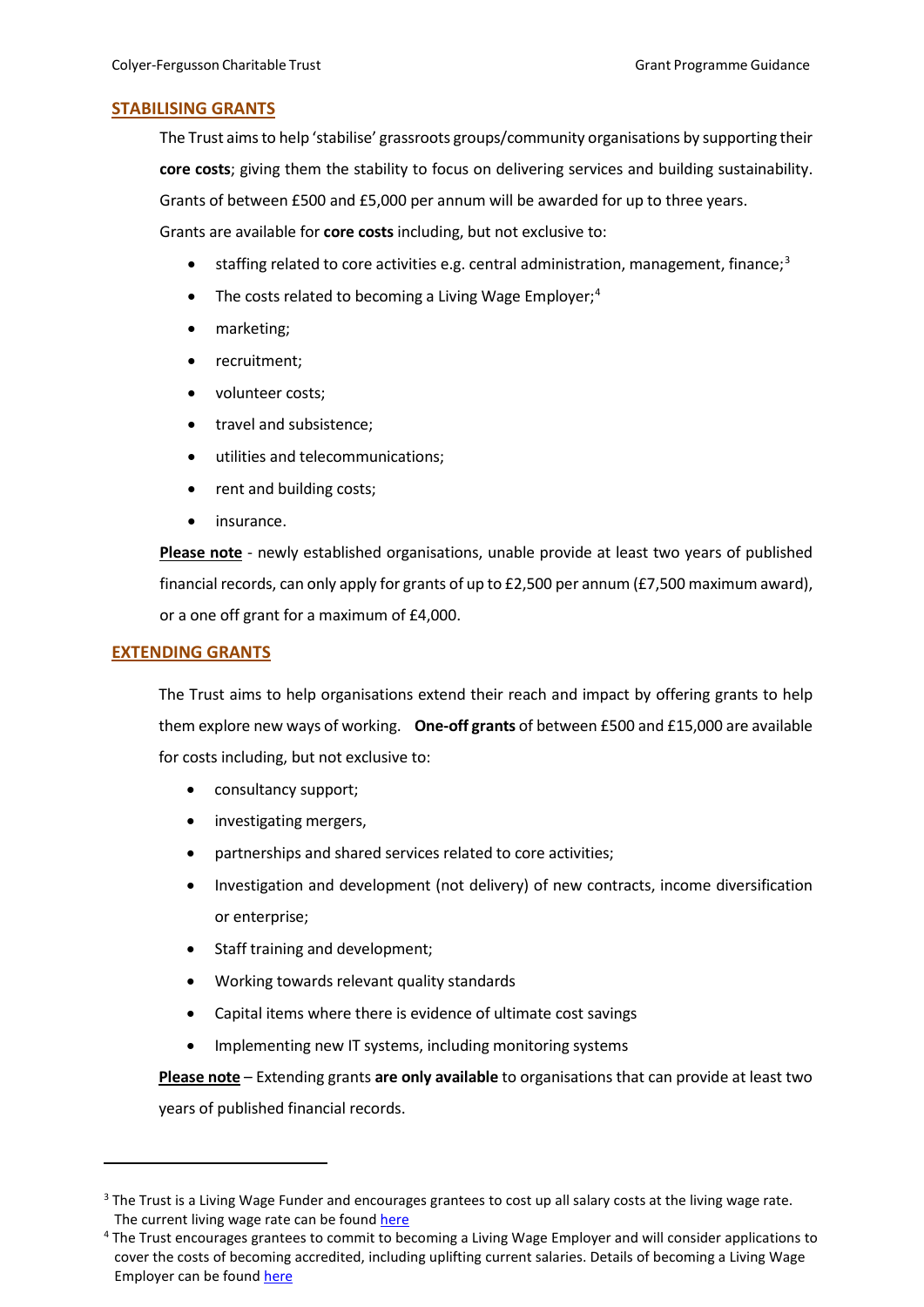# **DELIVERING GRANTS**

The Trust aims to provide grants to support organisations deliver small, one-off, targeted projects or provide resources to vulnerable, socially excluded groups in Kent. **One-off grants** of up to £5,000 are available to cover costs including but not exclusive to:

- project related staffing<sup>[5](#page-2-0)</sup>
- additional space rent/hire
- project equipment/resources

**Please note** – Delivering grants **are only available** to organisations that can provide at least one year published financial records. For larger amounts please see the Trust's other programmes.

## **Extra priority**

Extra priority will be given to groups that:

- work in a particularly disadvantaged or deprived area;
- have limited access to other sources of income;
- clearly define the need they are addressing;
- demonstrate a commitment to service user involvement;
- illustrate how they aim to deliver social outcomes;
- can demonstrate partnership working.

## **Exclusions**

We regret that we are not able to fund:

- Individuals unless they are made as part of our 'Hardship Awards' Programme
- National charities receiving widespread support
- Statutory bodies and anything deemed to be the responsibility of the State
- Nurseries, schools, colleges, hospitals and health authorities
- Medical care, medical equipment or medical research
- Academic research, scholarships or bursaries
- Animal charities
- The promotion of religion
- Museums and galleries or the restoration or conservation of buildings
- Annual or one-off events and festivals
- Work outside of Kent
- Endowment appeals
- Work that has already taken place i.e. retrospective funding
- Round-robin, widely circulated appeals

<span id="page-2-0"></span><sup>&</sup>lt;sup>5</sup> The Trust is a Living Wage Funder and encourages grantees to cost up all salary costs at the living wage rate. The current living wage rate can be foun[d here](https://www.livingwage.org.uk/what-real-living-wage)